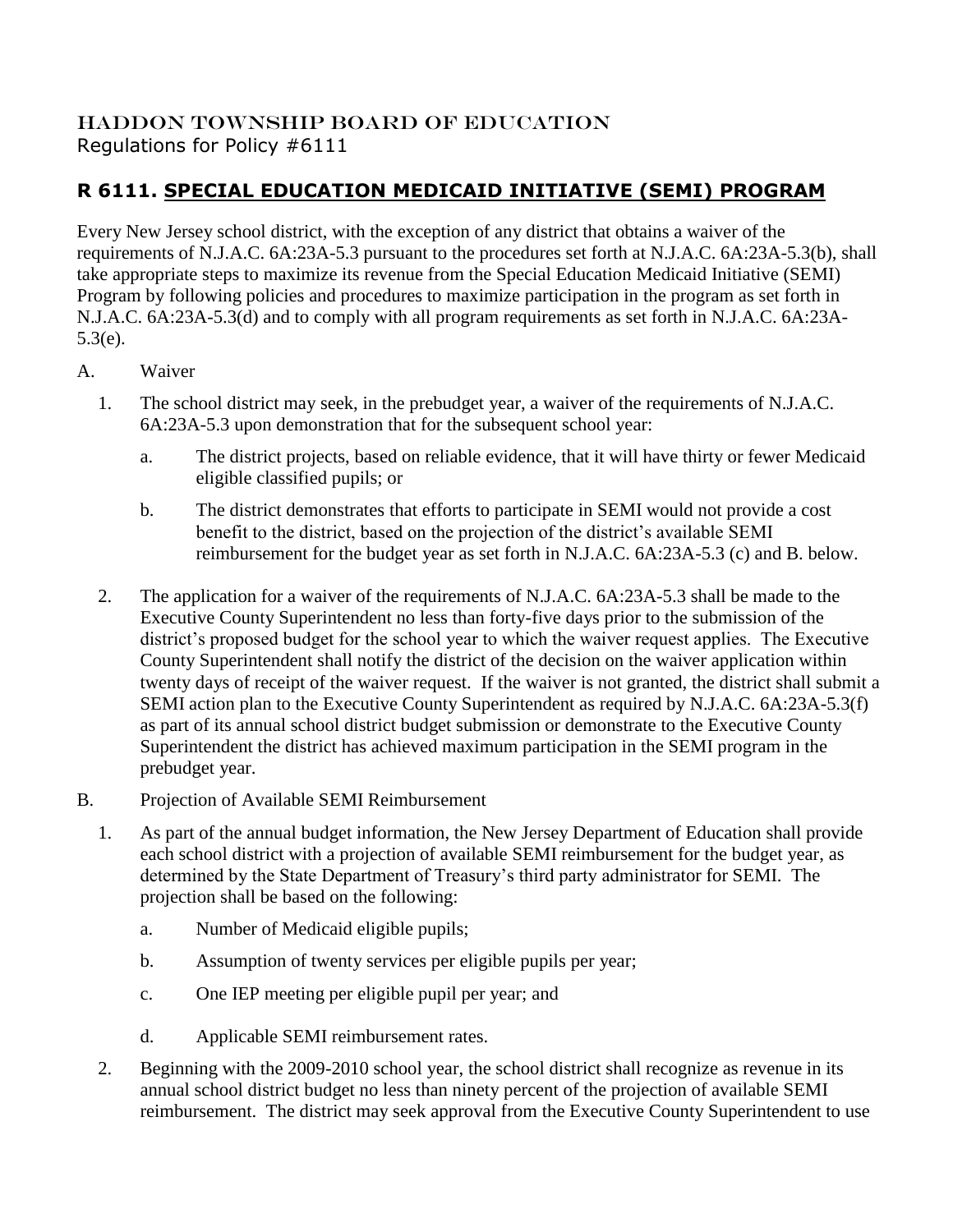its own projection of SEMI reimbursement upon demonstration that the numbers it used in calculating the projection are more accurate than the projection provided.

- C. SEMI Program Requirements
	- 1. The school district shall strive to achieve maximum participation in the SEMI program. "Maximum participation" means obtaining a ninety percent return rate of parental consent forms for all SEMI eligible pupils. Districts shall enter all pupils following their evaluations into the third-party system to identify the district's universe of eligible pupils. This can be done without parental consent.
	- 2. Districts participating in the SEMI reimbursement program shall comply with program requirements as follows:
		- a. The school district shall implement Policy and Regulation 6111 concerning the effective and efficient administration of the SEMI reimbursement program consistent with the requirements of N.J.A.C. 6A:23A-5.3.
		- b. Any service submitted to Medicaid for reimbursement shall be rendered by a Medicaid qualified practitioner, or rendered by a provider under the supervision of a Medicaid qualified practitioner. The following outlines the required documentation for each related service provider:
			- (1) Nurses copy of license (DOE certification is not required for SEMI);
			- (2) Occupational Therapist copy of license and DOE certification;
			- (3) Physical Therapist copy of license and DOE certification;
			- (4) Psychologist copy of DOE certification;
			- (5) Social Worker copy of DOE certification;
			- (6) Speech Therapist copy of DOE certification and American Speech-Language-Hearing Association (ASHA) Certification or Copy of DOE certification and past or present license (on or after January 1, 1993); or copy of DOE certification and documentation that the equivalent educational requirements and work experience necessary for ASHA certification have been met.
	- 3. Practitioners who are not Medicaid qualified can deliver services under the direction of Medicaid qualified practitioners. These include certified occupational therapist assistants (COTAs), physical therapist assistants (PTAs) and speech correctionists.
	- 4. Any direct therapy or other related service shall be prescribed in the related services section of the pupil's IEP prior to submitting a claim to Medicaid for reimbursement. Delivery of nursing services and dispensing of medication must be referenced in the IEP and supported by physicians' orders or prescriptions. These documents must be maintained on file. The supporting documentation to be maintained by the school district shall be the cover/signature page, related services section of the IEP, therapy logs, and the evaluations and assessments conducted by the Medicaid-qualified practitioners.
	- 5. Entities where the school district has placed SEMI eligible pupils shall take steps to enable school districts to maximize participation, including either logging the eligible services provided directly through the vendor or the sending school district, as mutually agreed upon with the school district, and obtaining SEMI provider qualification certifications. Every out-of-district placement must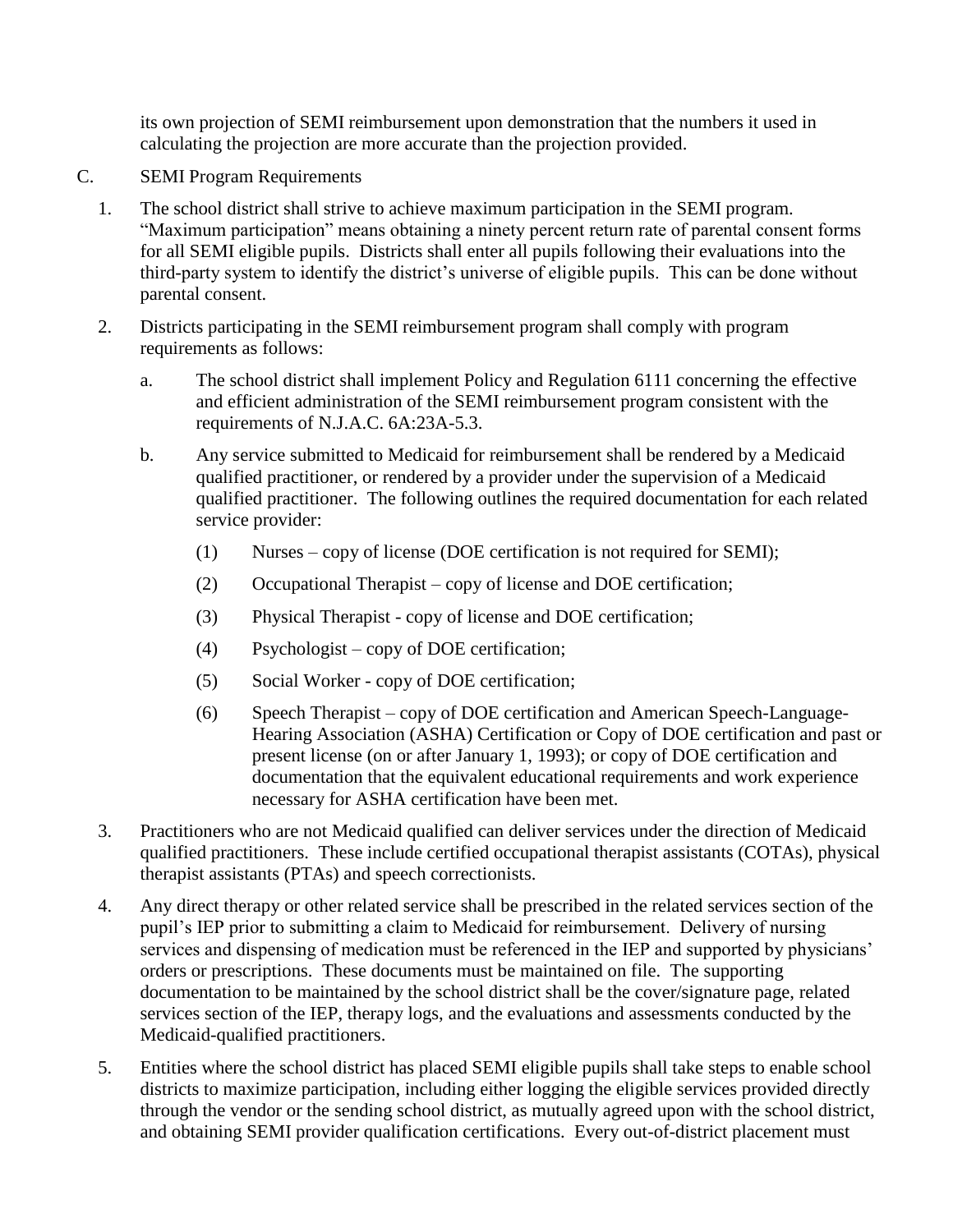provide copies of SEMI provider qualifications, certifications and licenses. This provision applies to the following out-of-district placement options:

- a. Approved private schools for pupils with disabilities;
- b. Educational services commissions;
- c. Jointure commissions;
- d. Vocational half-time programs;
- e. Department of Education Regional Day Schools; and
- f. Special Service School Districts.
- 6. All supporting documentation for a Medicaid claim shall be maintained on file and available for audit or State review for at least seven years from the date of service. Supporting documentation shall include provider certification (current and historical for each provider), provider service logs, licenses and certifications, physician authorizations for nursing services, parental consent forms, attendance records, and copies of the pupil's IEP.
- D. SEMI Action Plan
	- 1. A school district that has less than ninety percent participation of SEMI eligible pupils in the prebudget year or that has failed to comply with all program requirements set forth in C. above shall submit a SEMI action plan to the Executive County Superintendent for review and approval as part of the school district's proposed budget submission.
	- 2. The SEMI action plan shall include the following components:
		- a. Procedures for obtaining parental consent forms including the Parental Consent Best Practices which are available from the New Jersey Department of Education.
		- b. Establishment of a benchmark for the 2008-2009 school year or for the first year the district does not have an approved waiver pursuant to the provisions of N.J.A.C. 6A:23A-5.3(b), whichever is applicable, for obtaining maximum participation of all SEMI eligible pupils by the start of the subsequent school year:
			- (1) The benchmarks for the 2008-2009 school year or for the first year that the district does not have an approved waiver pursuant to N.J.A.C. 6A:23A-5.3(b), whichever is applicable, for achieving maximum participation shall at a minimum close the gap between current participation and maximum participation by fifty percent by the beginning of the subsequent school year; and
			- (2) The benchmarks shall be based on the percentage of parental consent forms collected from eligible pupils. The number of parental consent forms shall reflect one parental consent form for each eligible pupil. This should include documentation of parental refusal to give consent.
		- c. Procedures to ensure that all IEP meetings are documented in the third-party administrator's system. IEPs are only claimable if a Medicaid qualified practitioner is present.
		- d. Procedures to ensure that all SEMI eligible services, including services provided by entities where the school district has placed SEMI eligible pupils, are documented in the third-party administrator's system.